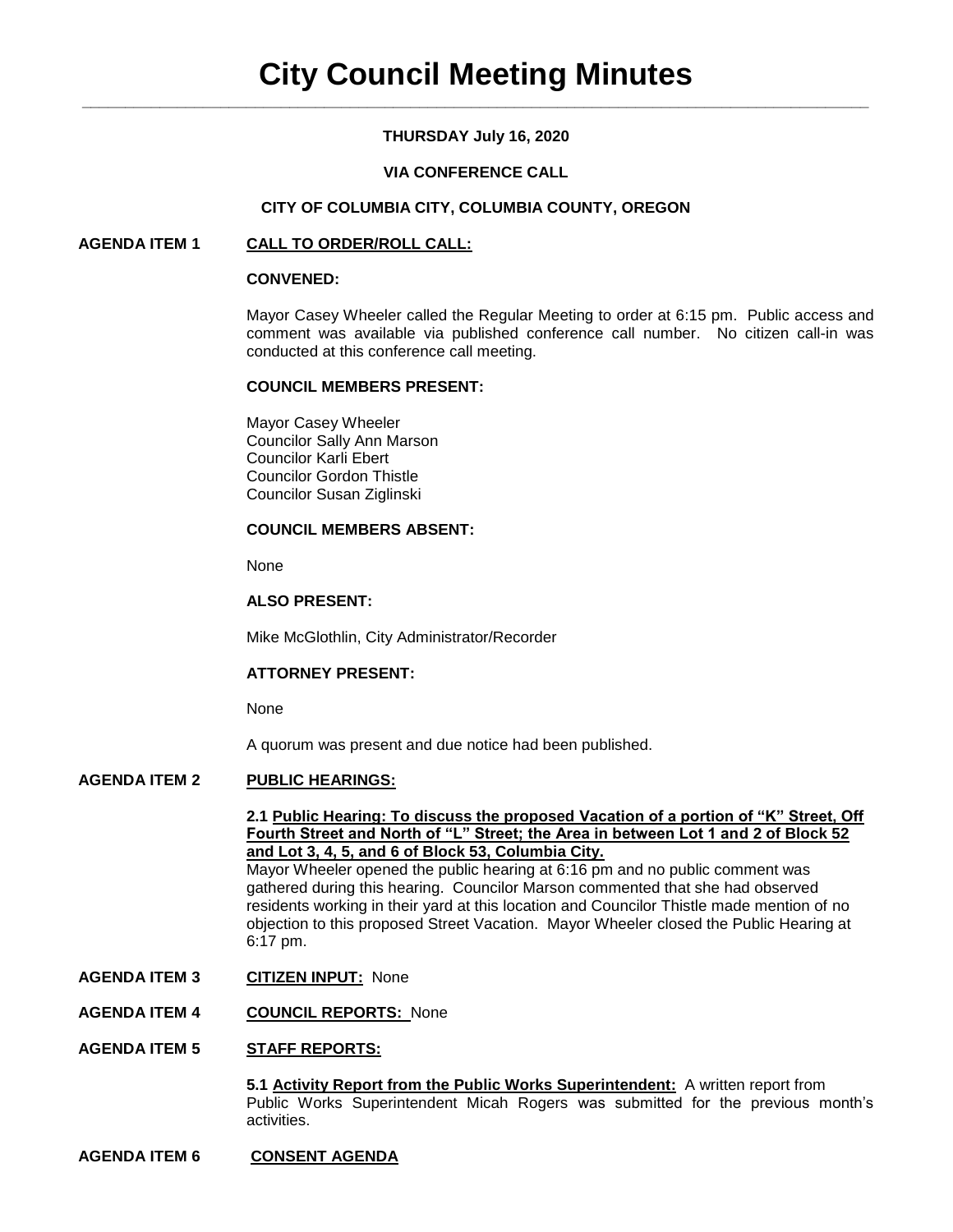- **6.1 Bills paid with check numbers 32581 through 32636 during the month of June, 2020.**
- **6.2 Financial Report for the month ending June 30, 2020.**
- **6.3 Minutes of the June 18, 2020 Regular City Council Meeting.**

CARRIED UNANIMOUSLY BY ROLL CALL VOTE TO APPROVE THE CONSENT AGENDA.

#### **AGENDA ITEM 7 UNFINISHED BUSINESS:**

### **7.1 Second Reading of Council Bill 20-902: An Ordinance Granting Fat Beam, LLC the Right to Construct, Operate, and Maintain Telecommunications Services in the City of Columbia City, Oregon.**

THE CITY COUNCIL CONDUCTED THE SECOND READING OF COUNCIL BILL 20-902. MOVED (MARSON), SECONDED (THISTLE), AND APPROVED UNANIMOUSLY TO APPROVE COUNCIL BILL 20-902.

#### **AGENDA ITEM 8 NEW BUSINESS:**

**8.1 First Reading of Council Bill 20-903: An Ordinance Vacating a portion of "K" Street, Off Fourth Street and North of "L" Street; the Area between Lot 1 and 2 of Block 52 and Lot, 3, 4, 5, and 6 of Block 53, Columbia City.** 

COUNCIL CONDUCTED THE FIRST READING OF COUNCIL BILL 20-903.

## **AGENDA ITEM 9 OTHER BUSINESS**

**9.1** The City Administrator/Recorder and Council discussed the following issues and activities:

 The City has been registered for receipt of Coronavirus Relief Funding (CRF) from the State of Oregon. The amount of funding is proportional to population with the City being allocated \$58,300.00 to be used until December 31, 2020. To date we have not incurred any allowable expenses under the CRF and have only experienced minimal impact upon municipal revenues; those that we have are associated with utility billing and rental of the Community Hall. The upcoming tax year and the associated payment of taxes is projected to affect the City's expected revenues for the current fiscal year. Utility billing is being caught up by customers as the City entered into its latest phased re-opening. Due to current COVID-19 restrictions we have yet to start renting the Community Hall.

COVID-19 Update: Appropriate level of Personal Protective Equipment (PPE) remains in stock for field and office personnel. Office employees are masking as customers arrive/field employees are masking as is needed, social distancing measures, number of customer limitations, and sanitization is taking place as required. One employee is currently undergoing COVID-19 due to a potential exposure and is not returning to work until testing is completed and is medically cleared.

Completion of the annual Request for Coverage (RFC) for employee medical, dental, and vision benefits is currently underway. This process is to be completed by July 22, 2020 and is for the coverage effective January 1, 2021 through December 31, 2021.